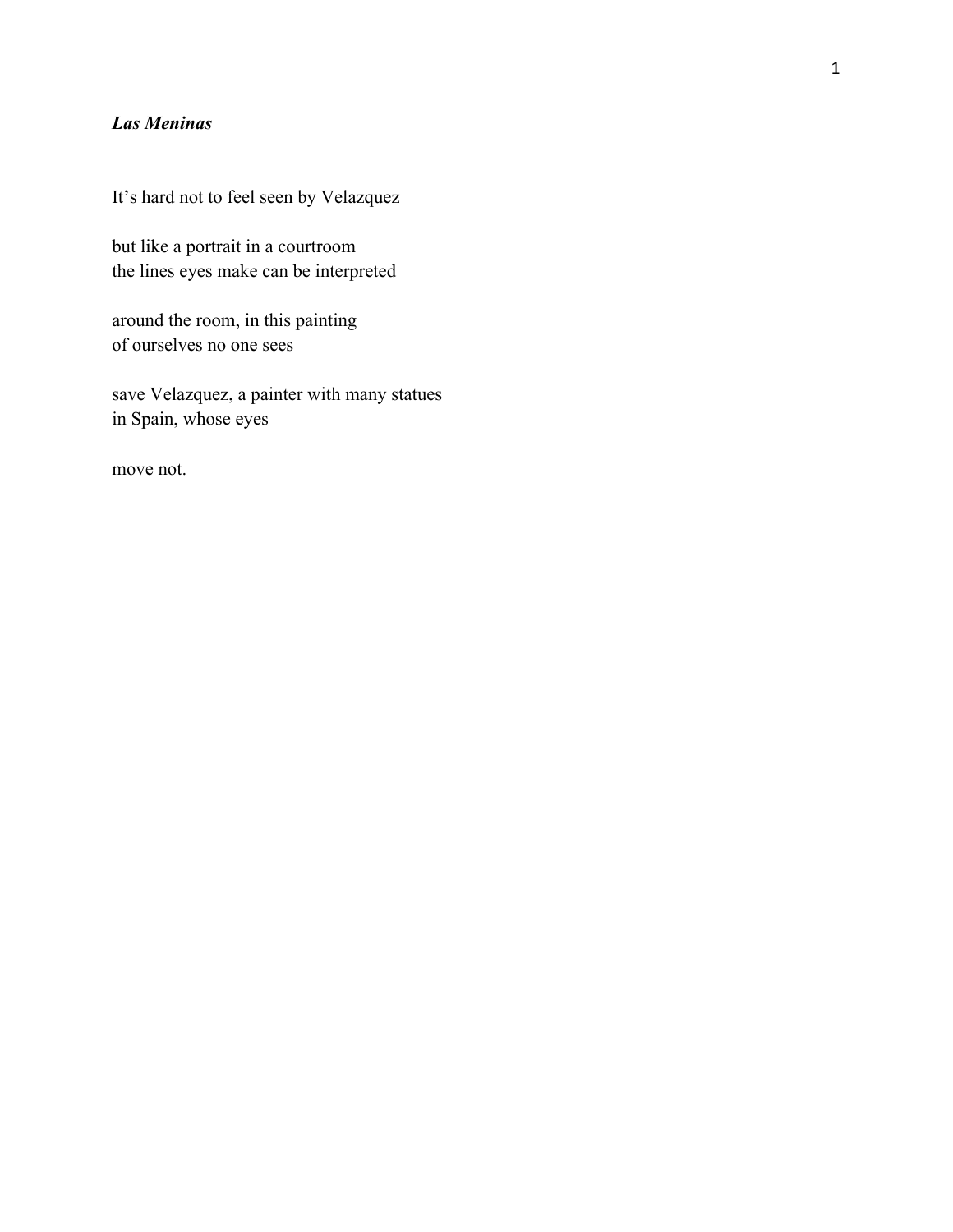## **The History of Entertainment**

Might as well call it the history of attention, of attention spans. Might as well stand on the corner and sing

to see where that gets you, analyze the influence of drum solos. Might as well be the lamp who did it, all this lounging

in the passive voice, the words nowhere and nothing rushing out of abstraction to mean a field that is all snow or meadow,

unclumped by hills; meanwhile what makes it so makes it so fucking boring you can't sell it. Might as well admit the shock

was more valuable than anticipated, considering how impossible it is not to look at lightning lighting a river up

when all we wanted was to float. Might as well walk the walk backwards to empathize with the eye

as it's forced to keep staring into an advancing burning horizon, but I'm not sure I agree with that.

Your dreams are burning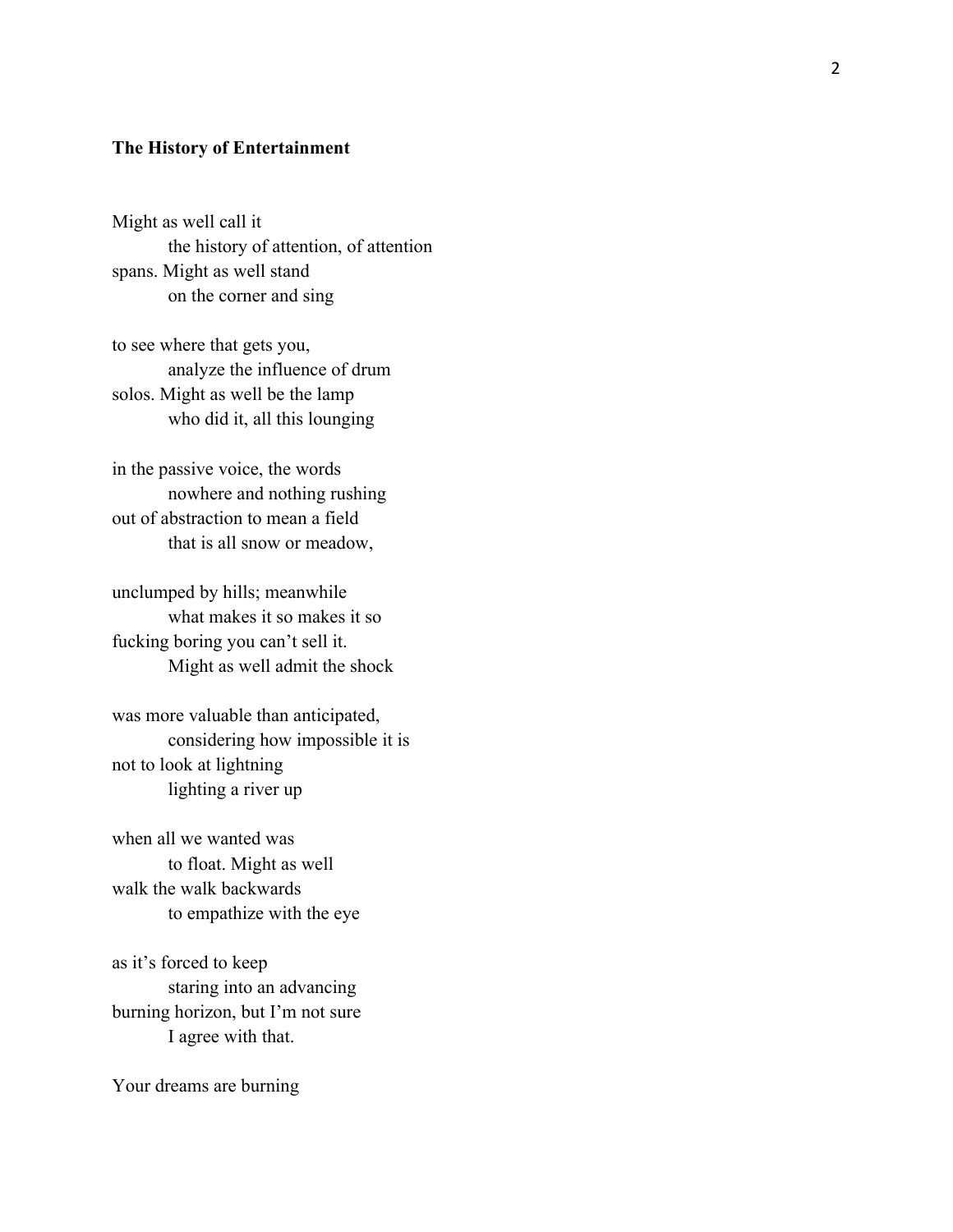in a mansion in the slush with all the other applicants, and that invisibility is verified.

Besides, it's so easy to make a nightmare you do it ten times an hour without trying. Try trying.